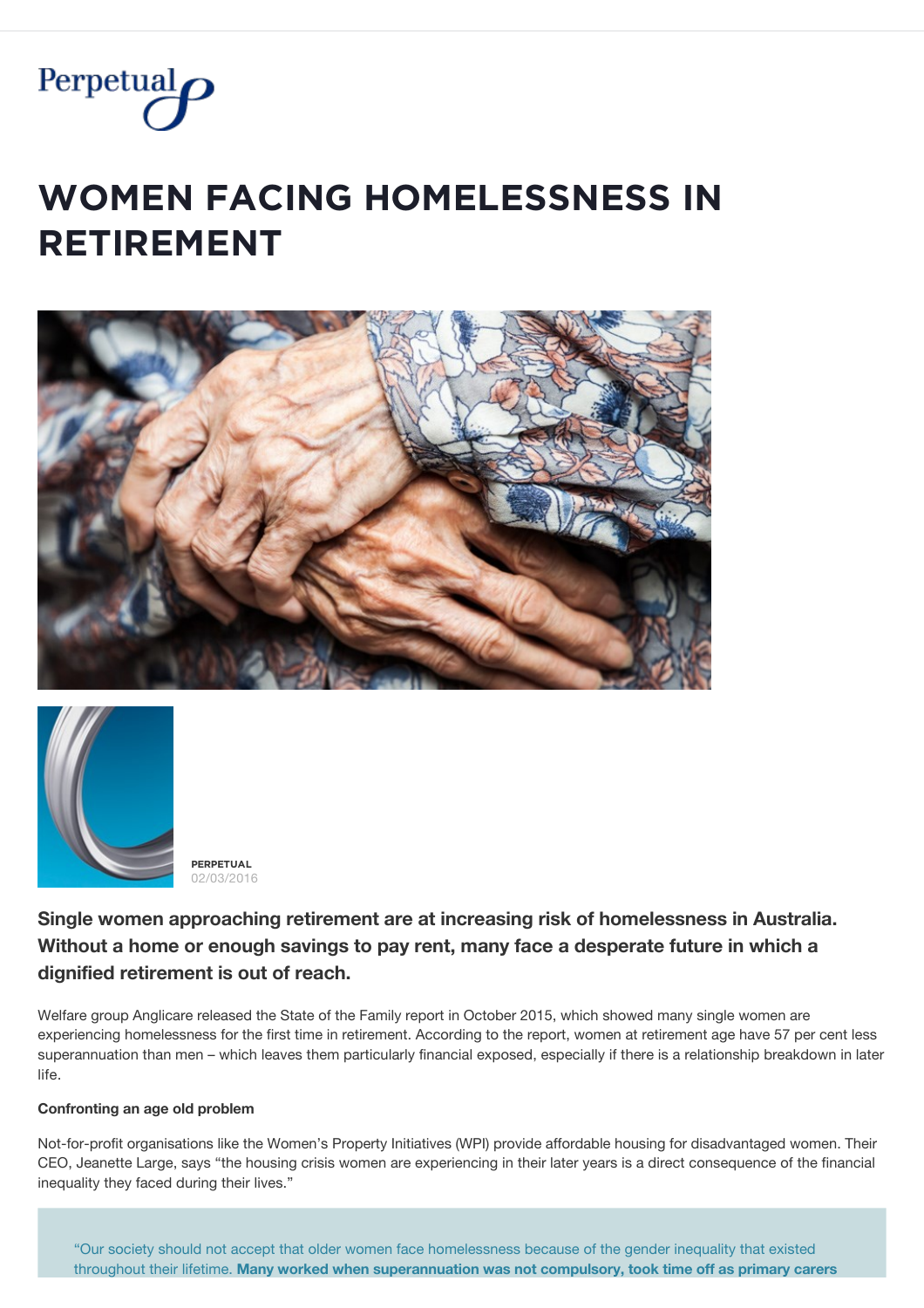Jeanette points to a slippery slope for single women when they reach retirement age. They may have been renting while they had an income, but once they depend on the aged pension they can no longer afford it.

throughout their lifetime. **Many worked when superannuation was not compulsory, took time off as primary carers**

"Single women without a home have to look at the private rental market, which is totally unaffordable on the aged pension. They face a bleak future," says Jeanette.

Caitriona Fay, National Manager of Philanthropy and Non-Profit Service at Perpetual notes the social return of investment focus that some philanthropists take can work against housing projects.

"In philanthropy we talk a lot about funding to put the fence at the top of the cliff rather than an ambulance at the bottom. In this case, the fence at the top means as a society we need to address a number of issues around gender equality.

But for many women at retirement age, addressing the gender pay disparity doesn't change the immediate housing needs they face in retirement. We can't support these women unless we address the bricks and mortar issue and ensure affordable housing is ready and available."

### **Falling through the net**

WPI works with the private, public and not-for-profit sectors to develop high quality and affordable housing for women. Women qualify for help if the value of their assets falls beneath a specified threshold. But for those above the threshold, Jeanette sees many lose their financial security within a few years of retirement.

"There is a group of older women who are falling through the net. They are not eligible for our assistance because of their assets, but they don't have enough to purchase a home. So they turn to the expensive private rental market and watch what savings they did have disappear. Before long they are staring down the barrel of homelessness, with the overwhelming stress and uncertainty that brings," says Jeanette.

### **Shared equity model**

WPI is currently investigating the feasibility of a shared equity scheme for single, older women. The initiative is to work with women who have some assets at retirement age, but not enough to purchase a home. Rather than depleting their savings in the private rental market, they can leverage what they have to purchase a home in partnership with WPI.

"A shared equity model could be the answer for these women. It will allow them to maintain and potentially increase their equity, while paying low-cost rental to a community housing organisation like WPI to offset costs. The outcome for the woman is safe, secure, good quality and affordable housing for as long as she needs it," says Jeannette.



Pamela relaxing in her secure and affordable apartment where she looks forward to living comfortably into her old age. *Image supplied by Women's Property Initiatives.*

WPI is currently developing a financial model for a shared equity scheme and will be seeking funds to pilot the program.

### **One brick at a time**